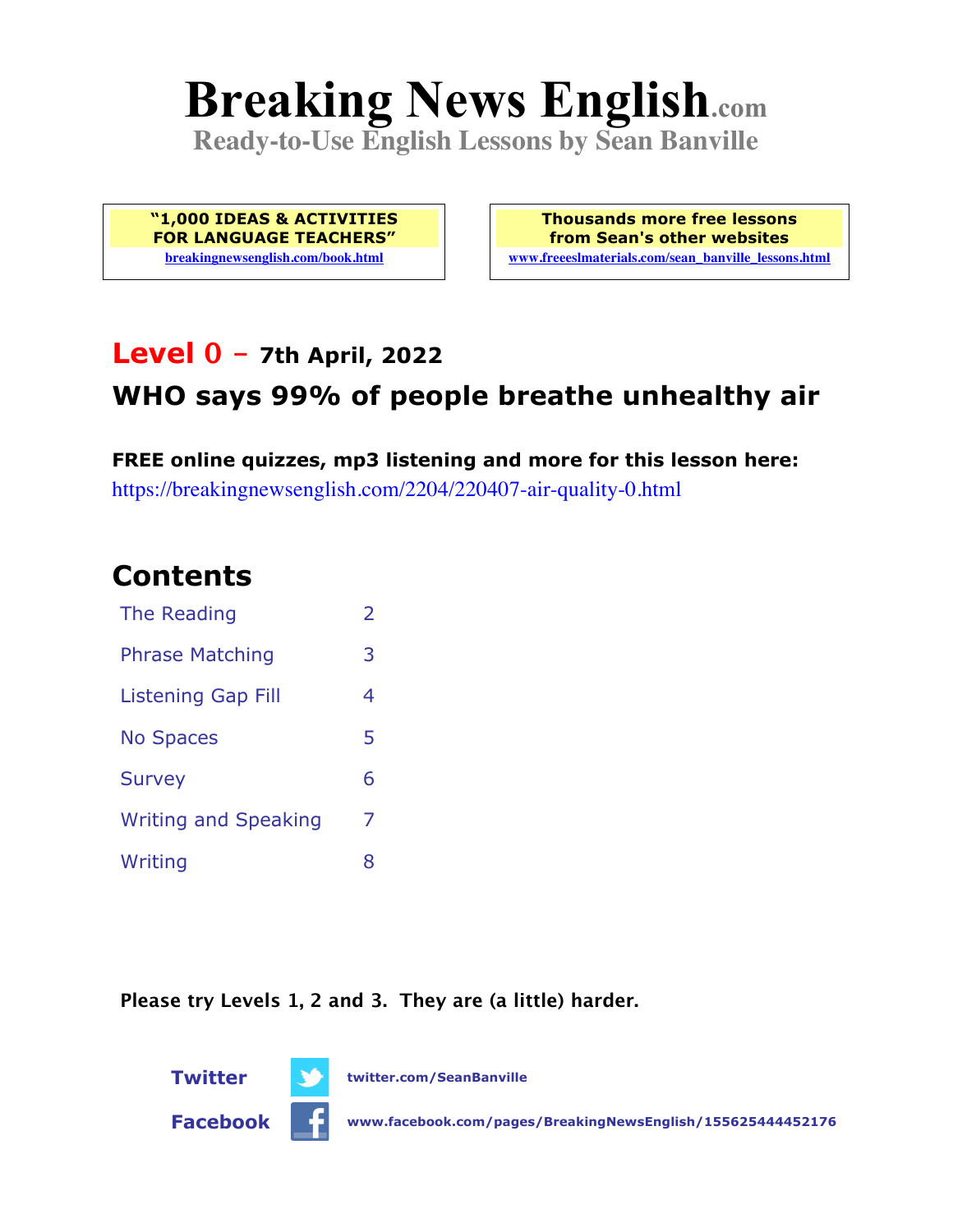## **THE READING**

From https://breakingnewsenglish.com/2204/220407-air-quality-0.html

 The WHO reported that almost everyone on Earth breathes unhealthy air. Researchers checked 6,000 cities in 117 countries. People in poorer countries breathe the unhealthiest air. Millions of people in these countries die because of air pollution. The WHO said 7 million people would not die if we had cleaner air.

High gas prices and climate change mean we must use fossil fuels less. We must cut air pollution and use cleaner energy. The WHO made some suggestions. It said we should use clean energy for cooking, heating and lighting. We should also make public transport greener, and have roads that cyclists can use safely.

Sources: https://www.**who.int**/news/item/04-04-2022-billions-of-people-still-breathe-unhealthy-air-newwho-data https://**abcnews.go.com**/Health/wireStory/99-worlds-population-breathes-poor-quality-air-83860782 https://www.**ft.com**/content/eb93b458-0bb2-4e93-ae5a-4da42e7bfe8d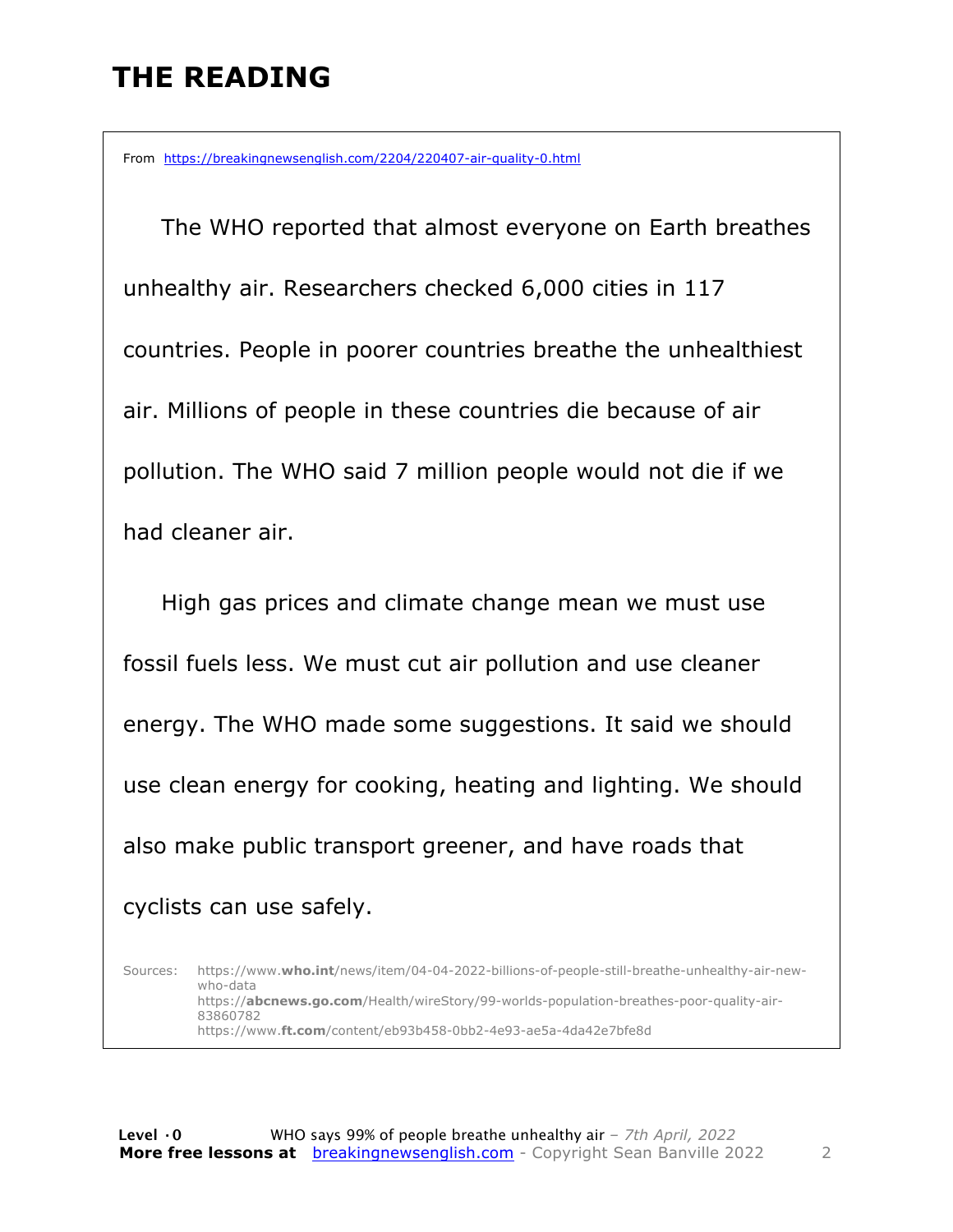# **PHRASE MATCHING**

From https://breakingnewsenglish.com/2204/220407-air-quality-0.html

#### **PARAGRAPH ONE:**

| 1. The WHO reported                  |    | a. countries           |
|--------------------------------------|----|------------------------|
| 2. almost everyone on Earth breathes |    | b. air                 |
| 3. 6,000 cities                      |    | c. pollution           |
| 4. People in poorer                  |    | d. in 117 countries    |
| 5. Millions of people in             |    | e. that                |
| 6. because of air                    | f. | not die                |
| 7. 7 million people would            |    | g. unhealthy air       |
| 8. if we had cleaner                 |    | h. these countries die |

#### **PARAGRAPH TWO:**

| 1. High gas                |    | a. cooking      |
|----------------------------|----|-----------------|
| 2. we must use fossil      |    | b. greener      |
| 3. We must cut air         |    | c. fuels less   |
| 4. The WHO made some       |    | d. use safely   |
| 5. use clean energy for    |    | e. suggestions  |
| 6. heating                 | f. | prices          |
| 7. make public transport   |    | g. and lighting |
| 8. roads that cyclists can | h. | pollution       |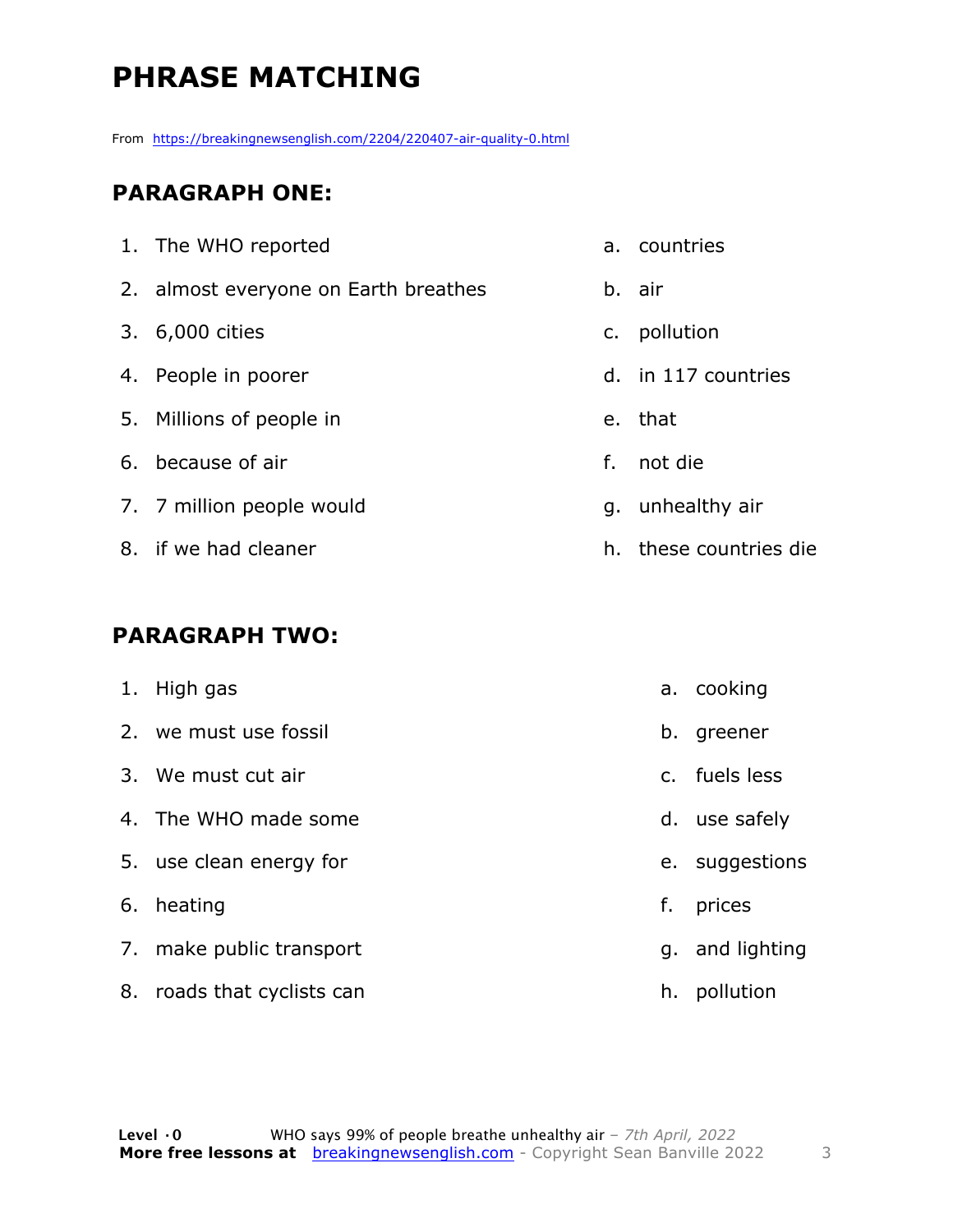## **LISTEN AND FILL IN THE GAPS**

From https://breakingnewsenglish.com/2204/220407-air-quality-0.html

| 117 countries. People $(3)$ _________________________ breathe the     |
|-----------------------------------------------------------------------|
| unhealthiest air. Millions (4) ___________________________ these      |
|                                                                       |
| 7 million people would not die if we (6) ________________________.    |
| High gas (7) ________________________________ change mean we must use |
| (8) _____________________________. We must cut air pollution and use  |
| cleaner energy. The WHO (9) _______________________. It said we       |
| should use (10) ______________________________ cooking, heating and   |
|                                                                       |
| and have roads that cyclists (12) ____________________________.       |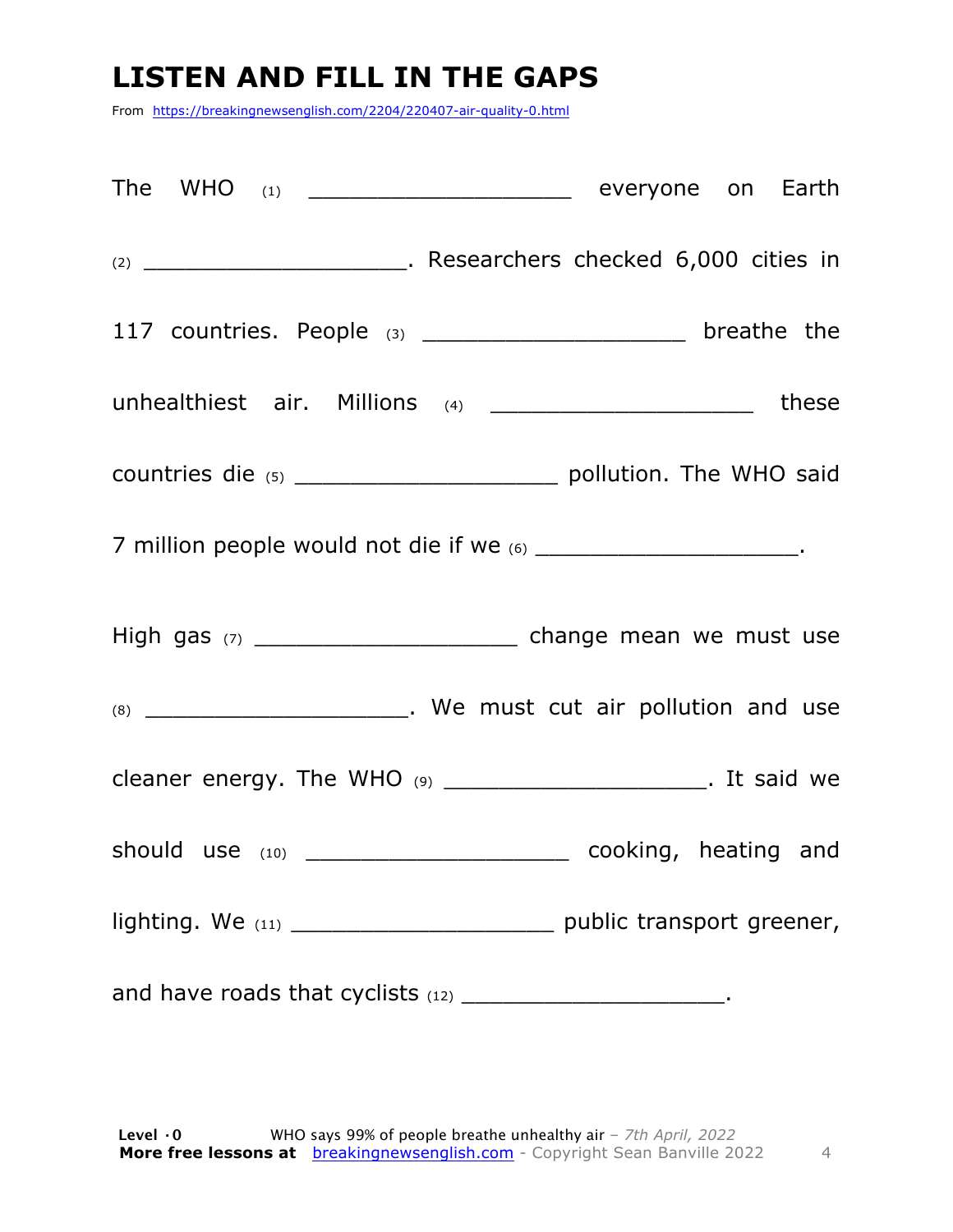# **PUT A SLASH ( / )WHERE THE SPACES ARE**

From https://breakingnewsenglish.com/2204/220407-air-quality-0.html

TheWHOreportedthatalmosteveryoneonEarthbreathesunhealthyair

.Researcherschecked6,000citiesin117countries.Peopleinpoorercou

ntriesbreathetheunhealthiestair.Millionsofpeopleinthesecountriesdi

ebecauseofairpollution.TheWHOsaid7millionpeoplewouldnotdieifwe

hadcleanerair.Highgaspricesandclimatechangemeanwemustusefos

silfuelsless.Wemustcutairpollutionandusecleanerenergy.TheWHOm

adesomesuggestions.Itsaidweshouldusecleanenergyforcooking,he

atingandlighting.Weshouldalsomakepublictransportgreener,andha

veroadsthatcyclistscanusesafely.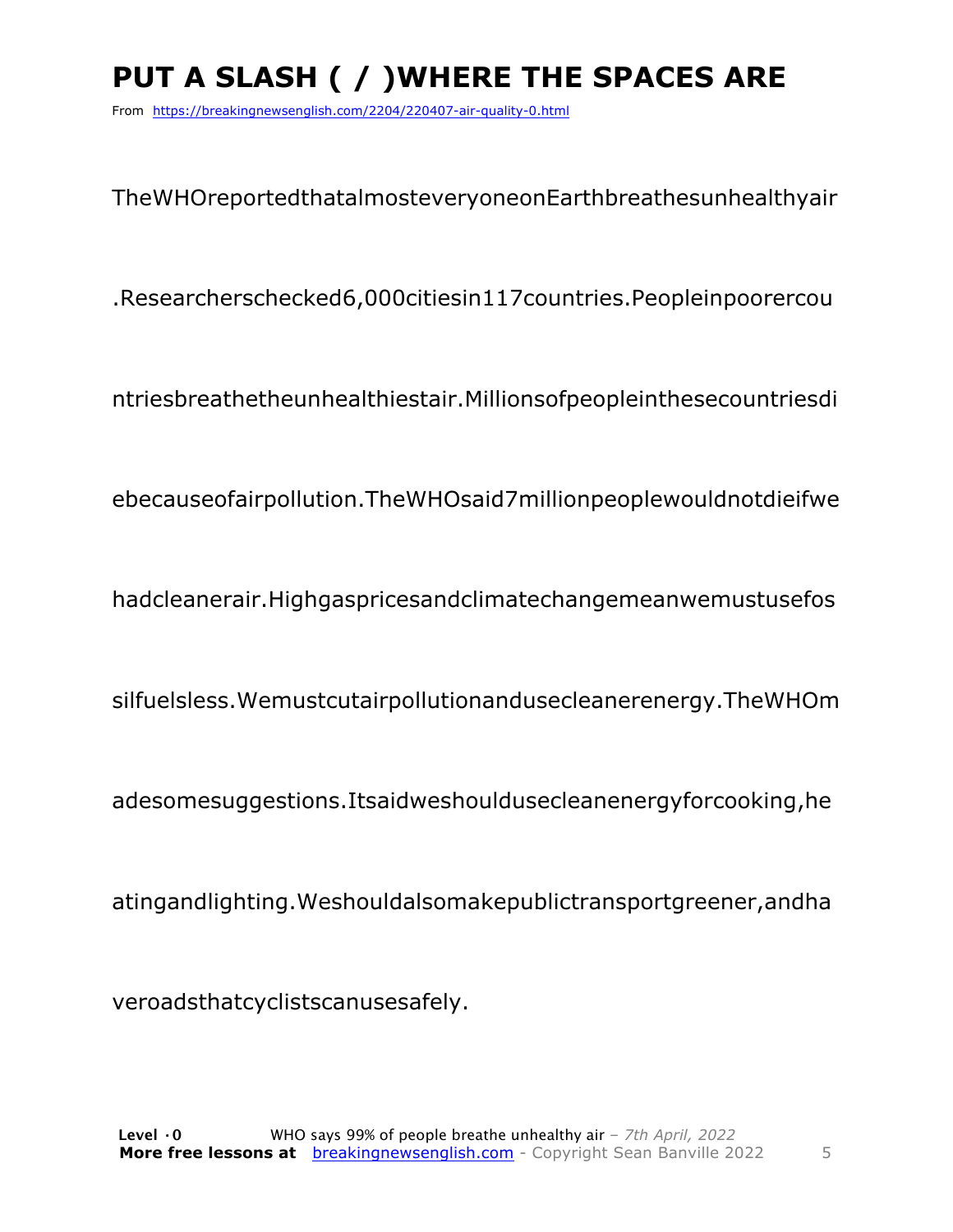# **AIR QUALITY SURVEY**

From https://breakingnewsenglish.com/2204/220407-air-quality-0.html

Write five GOOD questions about air quality in the table. Do this in pairs. Each student must write the questions on his / her own paper.

When you have finished, interview other students. Write down their answers.

|      | STUDENT 1 | STUDENT 2 | STUDENT 3 |
|------|-----------|-----------|-----------|
| Q.1. |           |           |           |
| Q.2. |           |           |           |
| Q.3. |           |           |           |
| Q.4. |           |           |           |
| Q.5. |           |           |           |

- Now return to your original partner and share and talk about what you found out. Change partners often.
- Make mini-presentations to other groups on your findings.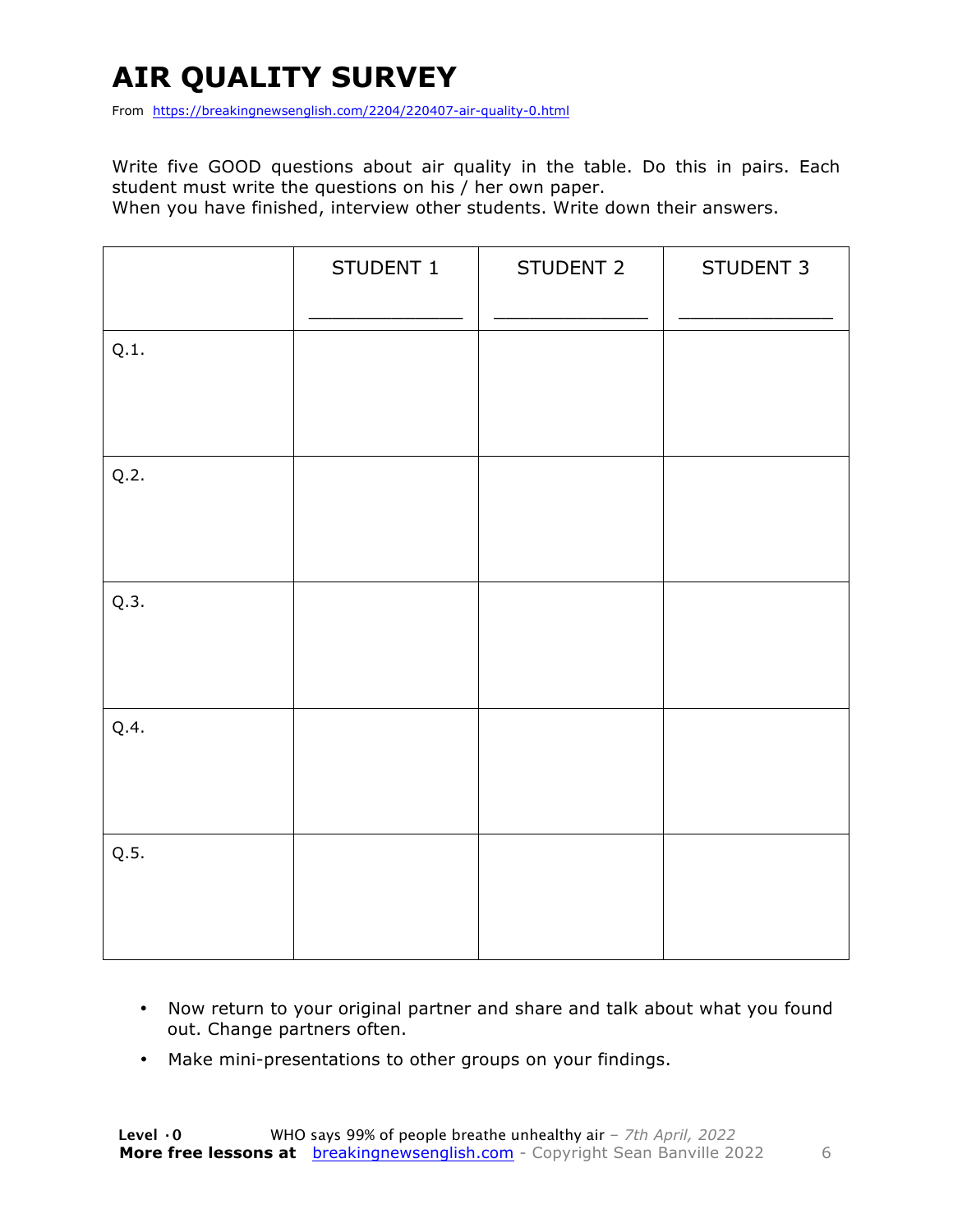### **WRITE QUESTIONS & ASK YOUR PARTNER(S)**

Student A: Do not show these to your speaking partner(s).

*WHO says 99% of people breathe unhealthy air – 7th April, 2022* More free lessons at breakingnewsenglish.com

### **WRITE QUESTIONS & ASK YOUR PARTNER(S)**

-----------------------------------------------------------------------------

Student B: Do not show these to your speaking partner(s).

| a) |  |  |
|----|--|--|
| b) |  |  |
| c) |  |  |
| d) |  |  |
| e) |  |  |
| f) |  |  |
|    |  |  |